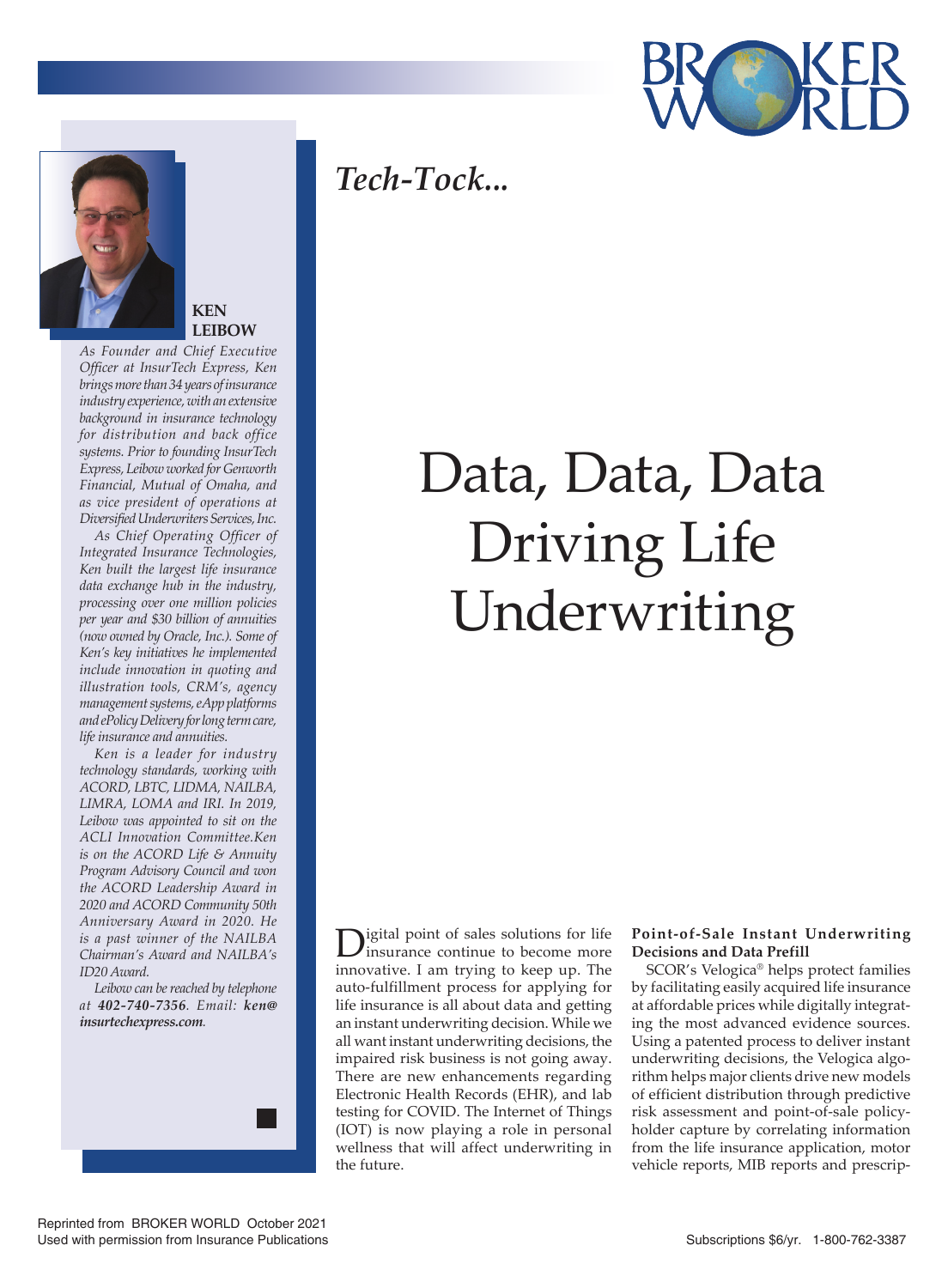

tion drug history and other data sources. Velogica is designed with flexibility to incorporate new data sources as they become available.

 The most recent release of Velogica integrates SCOR's predictive analytics capabilities and electronic health records scores and offers powerful data visualization and analytics functions that allow for strong case management and tracking. With more than four million life insurance applications processed, this proven platform has a record of achievement that is unmatched in the industry.

 Ash Brokerage, Ameritas and SCOR recently announced a new next-generation term life insurance product, Ash Instant term issued by Ameritas Life Insurance Corp. Ash Instant term is an example of how Velogica's solution for point-of-sale life insurance combines reinsurance and product development. Ash developed the frontend journey for Ash Instant term and Velogica is the underwriting engine that supports it. This innovative digital product is available to Ash advisors through the Ash Term Express platform.

 "We were excited to partner with ASH Brokerage and Ameritas to assist in the development of Ash Instant term. This digital product offers one of the best automation rates in the market while it maintains very competitive prices," explains Richard De Sousa, senior vice president, deputy head of Growth and Development at SCOR. "Qualified applicants can confirm receipt of coverage within 15 minutes in either an agent-assisted or self-serve fully digital environment."

LexisNexis® Life Data Prefill is an interactive single-inquiry solution that streamlines the insurance process at the point of application, reducing the time and cost of capturing data to evaluate applicants. With just a name, address and date of birth, Life Data Prefill can help prefill other important application data in near real-time. This solution reduces the number of questions that need to be asked, minimizes mis-keys and enhances the overall customer experience. Life Data Prefill can help easily reduce Not in Good Order rates, minimize errors and

prefill information that is often incorrectly entered. Completing the application more accurately the first time helps reduce customer follow-up so that agents can better place policies in a more efficient manner, carriers can speed up the application process and underwriters can better evaluate risk.

LexisNexis® Risk Solutions also just released four new enhancements to Life Data Prefill that add additional value at the point of sale by providing an even more improved experience for the insurer and agency/broker. The four optional enhancements to Life Data Prefill include:

- Criminal and Bankruptcy Flags, which can be used by insurers to reduce critical application omissions related to criminal and/or bankruptcy records, determining a more appropriate applicant path.
- A Persistency Indicator, used by insurers and agents to identify the potential for early lapse and increase consumer satisfaction.
- A Family History Flag, used by insurers and agents to reduce application omissions related to premature family deaths and determine a more appropriate path for the applicant.
- An Accelerated Indicator, designed for agents, to provide a likelihood that the applicant will progress through accelerated underwriting programs.

All of these new Life Data Prefill enhancements provide point-of-sale data points that enable carriers and agents to approach the underwriting process with more confidence, while simultaneously increasing placement and retention ratios.

#### **EHR, Latest on Labs for COVID, and Personal Health Scoring**

I followed up with vendors to find out what they were doing and found that Human API had evolved their solution into a Health Intelligence Platform that connects carriers and distributors and converts health data into actionable information that drives faster underwriting decisioning. All of this is of course aimed at ultimately improving the consumer buying experience and

increasing placement rates.

Human API's new platform has different layers of capabilities designed to make it easy for carriers and distributors to get started with using EHR data. It's powered by a data network which is a source of raw health data that feeds the platform that converts data into meaningful information. The reporting capabilities then transform this information into contextual knowledge that underwriters can leverage to make their decisions faster. Finally, the analytics layer provides insights to continuously optimize the performance and impact of the Health Intelligence Platform.

Human API is now connected to all electronic health records (EHR) data sources via direct EHR networks (Epic Chart Gateway and Veradigm), public networks like CommonWell Health Alliance, regional health information exchanges (HIEs), and their proprietary patient portal network, in addition to traditional APS vendor partners. It's now possible to get health data through their platform via a HIPAA authorization or with patient portal credentials. They informed me that these new data integrations along with their Smart Orchestration capabilities which automatically order medical evidence from the best available data source are consistently powering hit rates above 50 percent for their carrier customers (a milestone for our industry). This is a signal that life insurance is really starting to make the transition on the digital transformation journey since there are platforms like Human API that are enabling health data access and useability.

Their new Health Intelligence Platform brings full stack data capabilities under one solution, from access to normalization to customer reporting and analytics. Historically a lot of these data capabilities had to be purchased from different vendors and stitched together, so they designed their platform to make it easy to both retrieve and use health data and expand the utility of EHRs beyond an APS replacement. All the data on Human API's platform is normalized and feeds a custom reporting engine that creates unique reports tailored to underwriting needs. For example, car-